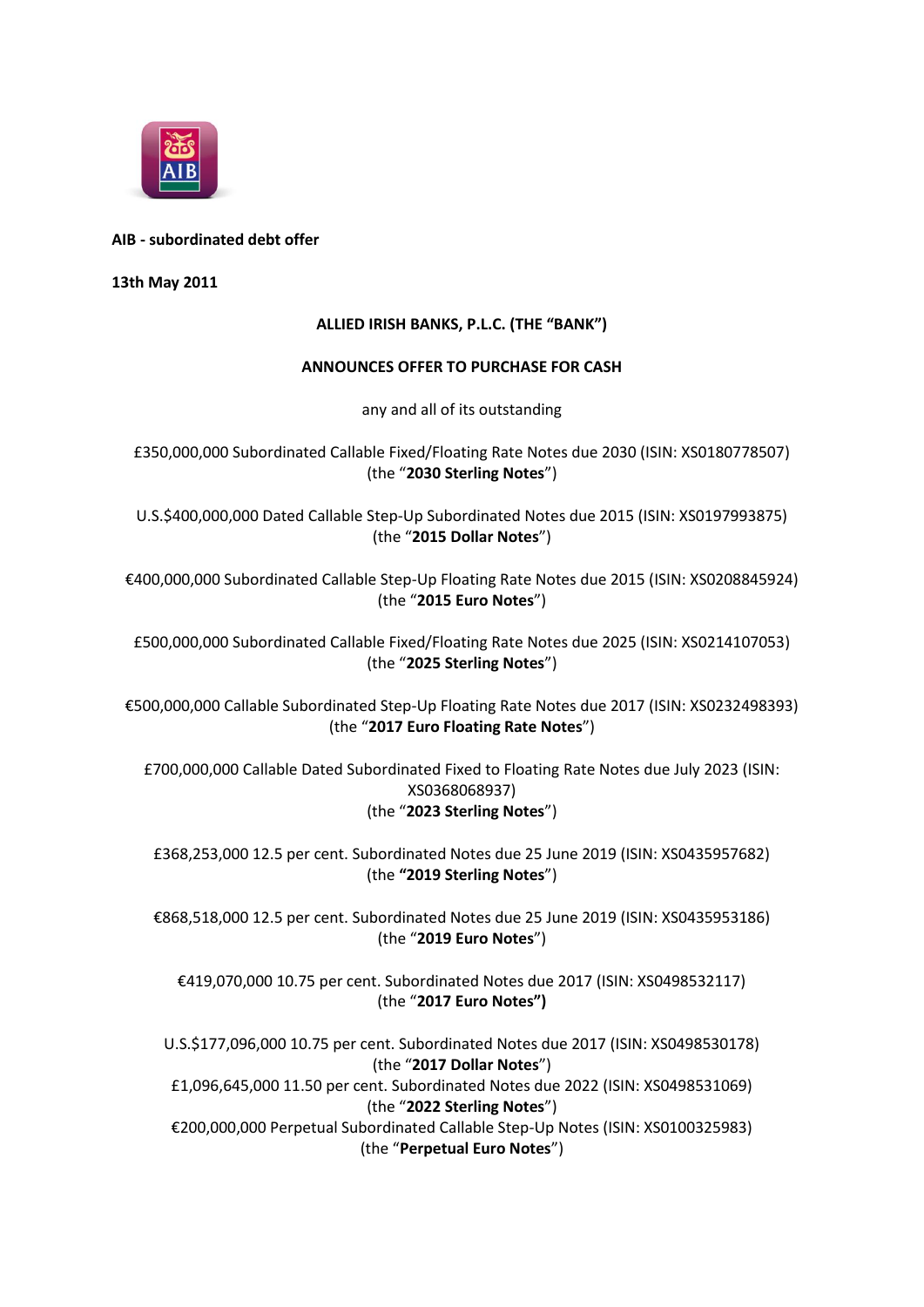### £400,000,000 Perpetual Callable Step-Up Subordinated Notes (ISIN: XS0227409629) (the "**Perpetual Sterling Notes**")

# €500,000,000 7.50 per cent. Step-Up Callable Perpetual Reserve Capital Instruments (ISIN: XS0120950158) (the "**Perpetual RCIs**")

U.S.\$100,000,000 Subordinated Primary Capital Perpetual Floating Rate Notes (ISIN: IE0000189625) (the "**Perpetual Dollar Notes**" and, together with the 2030 Sterling Notes, the 2015 Dollar Notes, the 2015 Euro Notes, the 2025 Sterling Notes, the 2017 Euro Floating Rate Notes, the 2023 Sterling Notes, the 2019 Sterling Notes, the 2019 Euro Notes, the 2017 Euro Notes, the 2017 Dollar Notes, the 2022 Sterling Notes, the Perpetual Euro Notes, the Perpetual Sterling Notes and the Perpetual RCIs, the "**Notes**")

and

any and all of the outstanding

## AIB UK I LP €1,000,000,000 Fixed Rate/Floating Rate Guaranteed Non-voting Non-cumulative Perpetual Preferred Securities having the benefit of a subordinated guarantee of Allied Irish Banks, p.l.c. (ISIN: XS0208105055) (the "**AIB UK I PPS**")

# AIB UK 2 LP €500,000,000 Fixed Rate/Floating Rate Guaranteed Non-voting Non-cumulative Perpetual Preferred Securities having the benefit of a subordinated guarantee of Allied Irish Banks, p.l.c. (ISIN: XS0257734037) (the "**AIB UK 2 PPS**")

AIB UK 3 LP £350,000,000 Fixed Rate/Floating Rate Guaranteed Non-voting Non-cumulative Perpetual Preferred Securities having the benefit of a subordinated guarantee of Allied Irish Banks, p.l.c. (ISIN: XS0257571066) (the "**AIB UK 3 PPS**" and, together with the AIB UK I PPS and the AIB UK 2 PPS, the "**PPS**")

# **AND SOLICITATION BY (I) THE BANK OF CERTAIN CONSENTS IN RELATION TO THE NOTES AND (II) AIB G.P. NO. 1 LIMITED OF CERTAIN CONSENTS IN RELATION TO THE PPS**

The Bank is inviting Holders (subject to the invitation restrictions set out in the Tender and Consent Memorandum (as defined below) to (i) tender any and all of the Notes for purchase by the Bank for cash, and (ii) consent (the "**AIB Consent Invitation**") to certain modifications of the terms of the Notes (together, the "**AIB Offer**").

The Bank is also inviting Holders (subject to the invitation restrictions set out in the Tender and Consent Memorandum) to tender any and all of the PPS for purchase by the Bank for cash. AIB G.P. No. 1 Limited ("**AIB GP**") invites Holders (subject to the invitation restrictions set out in the Tender and Consent Memorandum) to consent (the "**LP Consent Invitation**" and together with the AIB Consent Invitation, the "**Consent Invitations**" and each a "**Consent Invitation**") to certain modifications of the terms of the PPS (together with the Bank's invitation to such Holders, the "**LP Offer**" and together with the AIB Offer, the "**Offers**" and each an "**Offer**").

The Offers are being made upon the terms and subject to the conditions contained in the tender and consent memorandum dated 13 May 2011 (the "**Tender and Consent Memorandum**"), copies of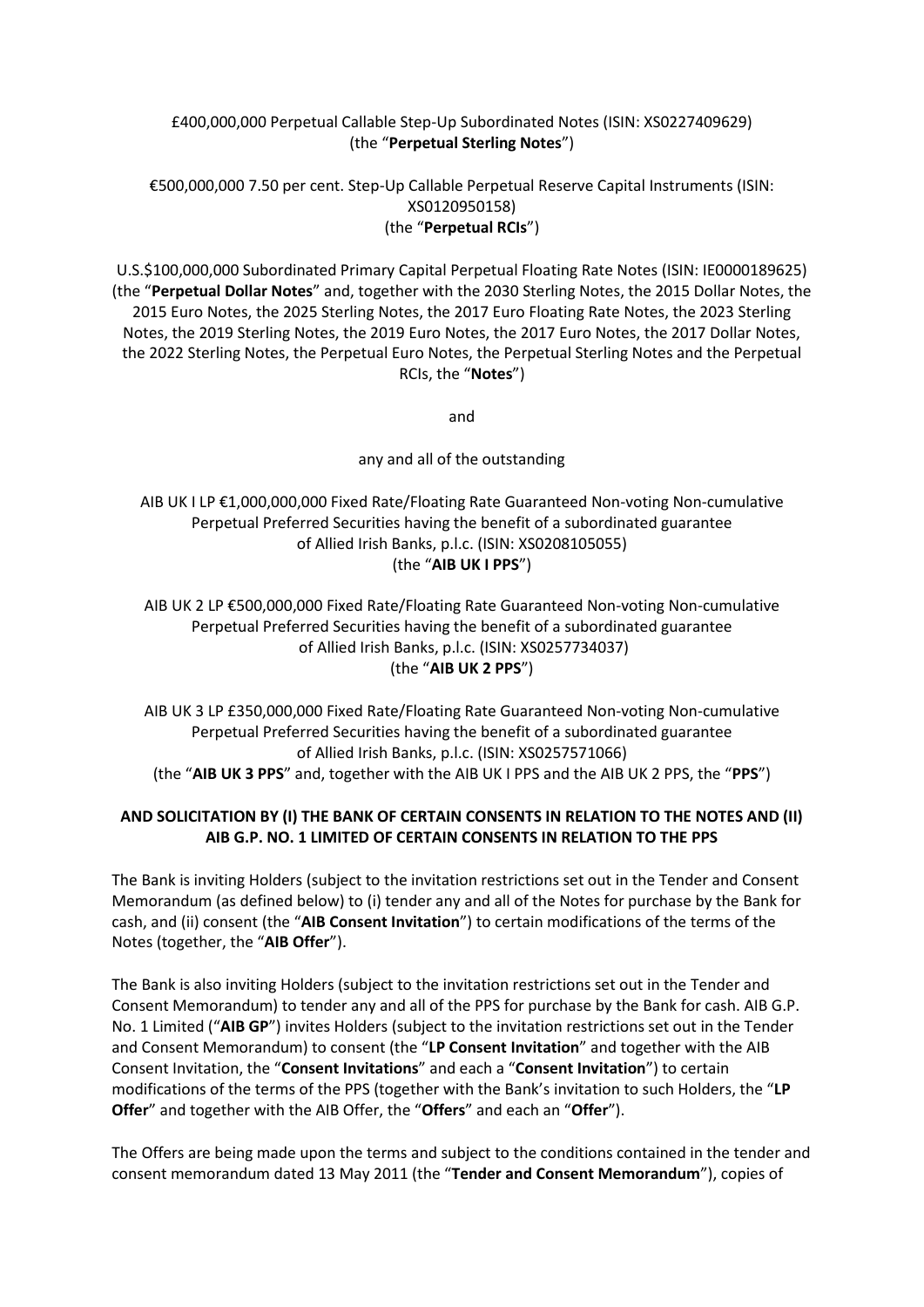which may be obtained free of charge from Lucid Issuer Services Limited (the "**Tender and Tabulation Agent**"). Capitalised terms used and not otherwise defined in this announcement have the meaning given to them in the Tender and Consent Memorandum.

On 13 April 2011 the Minister made a proposed subordinated liabilities order under Section 28 of the Credit Institutions (Stabilisation) Act 2010 (the "**Stabilisation Act**") in respect of the Notes and PPS. On 14 April 2011 the High Court of Ireland (the "**High Court**") made a subordinated liabilities order in respect of the Notes and PPS (the "**SLO**") pursuant to Section 29 of the Stabilisation Act. The purpose of the SLO is to make certain amendments to the terms of the Notes and PPS (and the guarantees in respect thereof), further details of which are set out in the announcement made by the Bank on 14 April 2011.

Two of the Holders of certain Series of the Notes have since challenged the making of the SLO in proceedings before the High Court. The High Court has set a date of 2 June 2011 to hear the challenges, although no assurance can be given as to when the hearing will conclude or when judgment will be delivered. Any judgment delivered by the High Court may be appealed to the Supreme Court, only with the leave of the High Court, which may be granted, in respect of any judgment delivered in relation to challenges made under the Stabilisation Act, only in the limited circumstances specified in the Stabilisation Act.

Pursuant to the Offers, the Bank will pay the relative amount set out below against each Series of Notes, or PPS, as applicable (in each case the "**Purchase Price**") accepted by the Bank for purchase pursuant to the relevant Offer.

In conjunction with the invitation to tender any and all of the Notes or PPS, as applicable, each of the Bank (in respect of the Notes) and AIB GP (in respect of the PPS) invites Holders of each Series of Notes and PPS (subject to the invitation restrictions set out in the Tender and Consent Memorandum) to consider, and, if thought fit, pass, the relevant Extraordinary Resolution (each an "**Extraordinary Resolution**") in relation to certain modifications of the terms of each Series of the Notes and/or PPS (and the guarantees in respect of the PPS) to:

(i) provide for the issuer of each Series of Notes or PPS to have the option to redeem or purchase all, but not some only, of the relevant Notes or PPS (as applicable) remaining (if any) following completion of the Offer in respect of such Series at a price equal to €0.01 per €1,000, £0.01 per £1,000 or U.S.\$0.01 per U.S.\$1,000, in each case in nominal amount of the relevant Notes or PPS; and

(ii) in relation to the PPS, to provide for the terms of the PPS (or the guarantees in respect thereof) to be amended to remove any restriction on any repurchase or redemption by the Bank of junior or parity securities in the event that the Bank elects not to pay any scheduled distributions on the relevant PPS (each a "**Dividend Stopper**").

The submission of a valid instruction to tender Notes or PPS, as the case may be, in the Offers will automatically act as such Holder's consent to the relevant Extraordinary Resolution.

**No amount will be paid by the Bank or any other person pursuant to the Offers in respect of any Accrued Interest or Arrears of Interest on the Notes or PPS. Any amounts in respect thereof which would otherwise have been payable will be cancelled and each Holder, by submitting (or arranging to have submitted on its behalf) an Electronic Instruction, waives any entitlement it would otherwise have in respect thereof.**

The Offers consist of separate offers for each Series of Notes and each Series of PPS and the purchase of any Notes or PPS is not directly conditional on the purchase of any other Notes or PPS or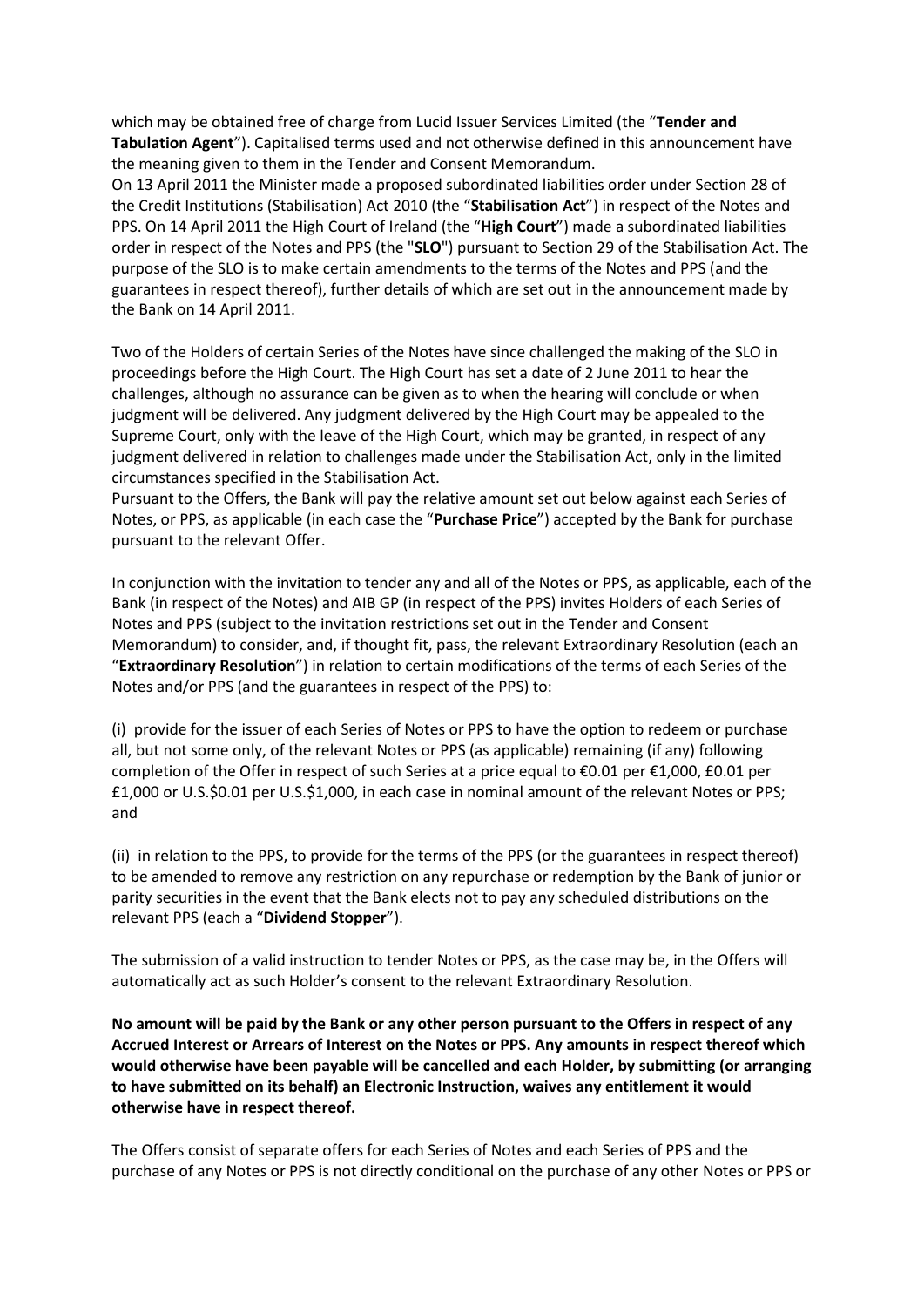on a minimum principal amount of any Notes and/or PPS being acquired (subject, where applicable, to the passing of the relevant Extraordinary Resolution to permit the relevant purchase). **However, the purchase by the Bank of any PPS and/or any Perpetual RCIs is conditional upon the removal of the Dividend Stoppers in respect of all Series of PPS. The Dividend Stoppers will be removed in the event that either (i) the Extraordinary Resolution in respect of each Series of PPS is passed and implemented or (ii) the provisions of the SLO removing such Dividend Stoppers become effective.**

| <b>Description of the Notes</b>                                                                  | Common<br>code/ISIN        | Outstanding<br>nominal amount subject to the | <b>Amount</b><br><b>AIB Offer</b> | <b>Purchase Price</b>                                     |
|--------------------------------------------------------------------------------------------------|----------------------------|----------------------------------------------|-----------------------------------|-----------------------------------------------------------|
| £350,000,000 Subordinated<br><b>Callable Fixed/Floating Rate</b><br>Notes due 2030               | 018077850/<br>XS0180778507 | £145,000                                     | Any and all                       | £250 for each<br>£1,000 in<br>nominal<br>amount           |
| U.S.\$400,000,000 Dated Callable 019799387/<br><b>Step-Up Subordinated Notes</b><br>due 2015     | XS0197993875               | U.S.\$39,316,000 Any and all                 |                                   | U.S.\$250 for<br>each U.S.\$1,000<br>in nominal<br>amount |
| €400,000,000 Subordinated<br><b>Callable Step-Up Floating Rate</b><br>Notes due 2015             | 020884592/<br>XS0208845924 | €48,534,000                                  | Any and all                       | €250 for each<br>€1,000 in<br>nominal<br>amount           |
| £500,000,000 Subordinated<br><b>Callable Fixed/Floating Rate</b><br>Notes due 2025               | 021410705/<br>XS0214107053 | £1,261,000                                   | Any and all                       | £250 for each<br>£1,000 in<br>nominal<br>amount           |
| €500,000,000 Callable<br><b>Subordinated Step-Up Floating</b><br>Rate Notes due 2017             | 023249839/<br>XS0232498393 | €75,215,000                                  | Any and all                       | €250 for each<br>€1,000 in<br>nominal<br>amount           |
| £700,000,000 Callable Dated<br><b>Subordinated Fixed to Floating</b><br>Rate Notes due July 2023 | 036806893/<br>XS0368068937 | £35,357,000                                  | Any and all                       | £250 for each<br>£1,000 in<br>nominal<br>amount           |
| £368,253,000 12.5 per cent.<br>Subordinated Notes due 25 June XS0435957682<br>2019               | 043595768/                 | £215,963,000                                 | Any and all                       | £250 for each<br>£1,000 in<br>nominal<br>amount           |
| €868,518,000 12.5 per cent.<br>Subordinated Notes due 25 June XS0435953186<br>2019               | 043595318/                 | €628,448,000                                 | Any and all                       | €250 for each<br>€1,000 in<br>nominal<br>amount           |
| €419,070,000 10.75 per cent.<br><b>Subordinated Notes due 2017</b>                               | 049853211/<br>XS0498532117 | €217,920,000                                 | Any and all                       | €225 for each<br>€1,000 in<br>nominal<br>amount           |
| U.S.\$177,096,000 10.75 per<br>cent. Subordinated Notes due<br>2017                              | 049853017/<br>XS0498530178 | U.S.\$108,104,999Any and all                 |                                   | U.S.\$225 for<br>each U.S.\$1,000<br>in nominal<br>amount |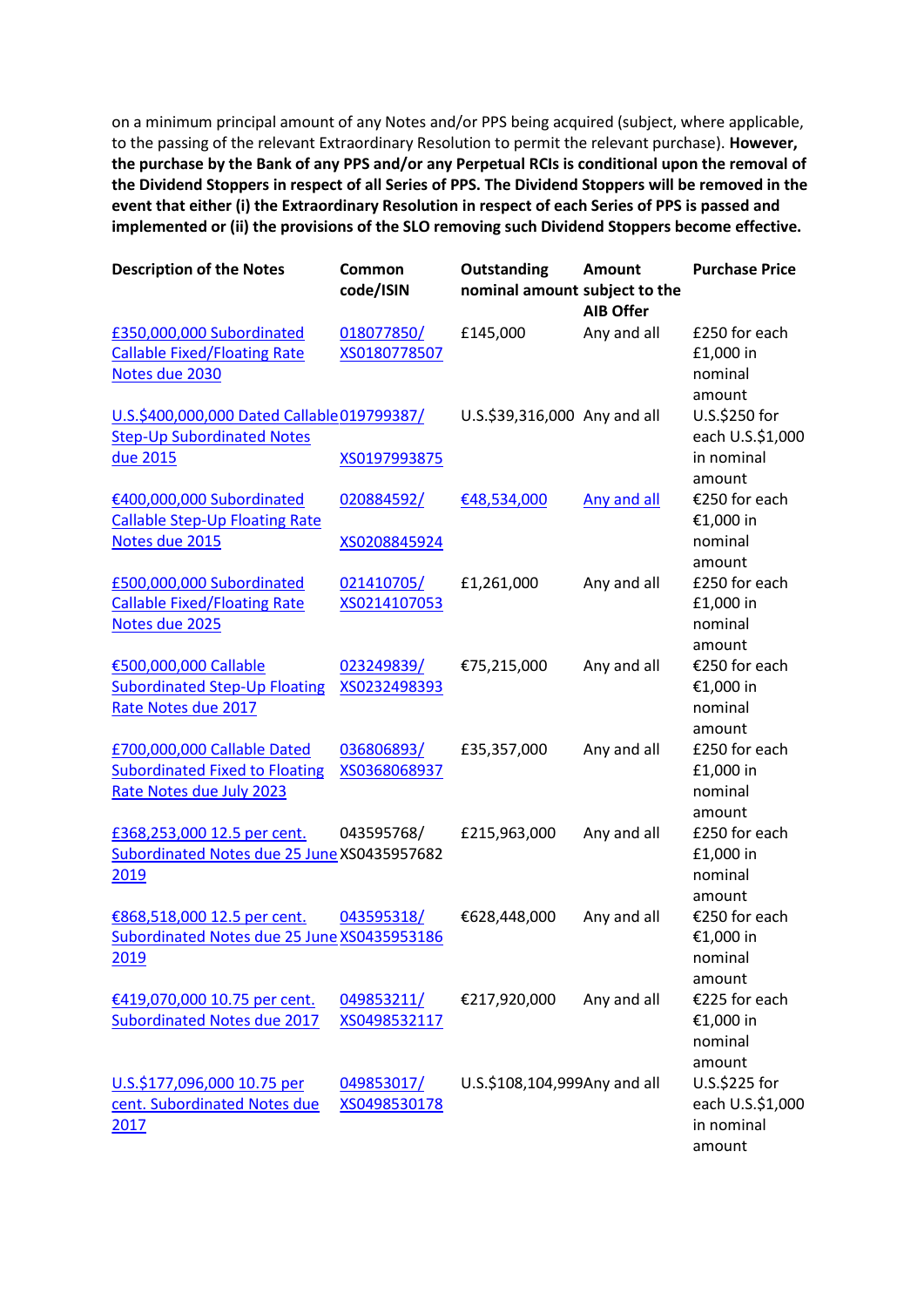| £1,096,645,000 11.50 per cent.<br><b>Subordinated Notes due 2022</b>                                          | 049853106/<br>XS0498531069  | £385,344,000                 | Any and all | £225 for each<br>£1,000 in<br>nominal<br>amount           |
|---------------------------------------------------------------------------------------------------------------|-----------------------------|------------------------------|-------------|-----------------------------------------------------------|
| €200,000,000 Perpetual<br><b>Subordinated Callable Step-Up</b><br><b>Notes</b>                                | 010032598/<br>XS0100325983  | €53,793,000                  | Any and all | €100 for each<br>€1,000 in<br>nominal<br>amount           |
| £400,000,000 Perpetual Callable 022740962/<br><b>Step-Up Subordinated Notes</b>                               | XS0227409629                | £58,608,000                  | Any and all | £100 for each<br>£1,000 in<br>nominal<br>amount           |
| €500,000,000 7.50 per cent.<br><b>Step-Up Callable Perpetual</b><br><b>Reserve Capital Instruments</b>        | 0120950515/<br>XS0120950158 | €240,435,000                 | Any and all | €100 for each<br>€1,000 in<br>nominal<br>amount           |
| U.S.\$100,000,000 Subordinated IE0000189625<br><b>Primary Capital Perpetual</b><br><b>Floating Rate Notes</b> |                             | U.S.\$100,000,000Any and all |             | U.S.\$100 for<br>each U.S.\$1,000<br>in nominal<br>amount |

| <b>Description of the PPS</b><br>Outstanding<br>Amount<br>Common<br>code/ISIN<br>nominal amount subject to the<br>LP Offer | <b>Purchase Price</b> |
|----------------------------------------------------------------------------------------------------------------------------|-----------------------|
| AIB UK I LP €1,000,000,000 Fixed020810505/<br>€191,398,000<br>Any and all                                                  | €100 for each         |
| Rate/Floating Rate Guaranteed XS0208105055                                                                                 | €1,000 in             |
| <b>Non-voting Non-cumulative</b>                                                                                           | nominal               |
| <b>Perpetual Preferred Securities</b>                                                                                      | amount                |
| AIB UK 2 LP €500,000,000 Fixed 025773403/<br>€95,041,000<br>Any and all                                                    | €100 for each         |
| <b>Rate/Floating Rate Guaranteed</b>                                                                                       | €1,000 in             |
| <b>Non-voting Non-cumulative</b><br>XS0257734037                                                                           | nominal               |
| <b>Perpetual Preferred Securities</b>                                                                                      | amount                |
| AIB UK 3 LP £350,000,000 Fixed<br>025757106/<br>£36,728,000<br>Any and all                                                 | £100 for each         |
| <b>Rate/Floating Rate Guaranteed</b>                                                                                       | £1,000 in             |
| <b>Non-voting Non-cumulative</b><br>XS0257571066                                                                           | nominal               |
| <b>Perpetual Preferred Securities</b>                                                                                      | amount                |

The following table sets out the expected dates and times of the key events relating to the Offers. This is an indicative timetable and is subject to change. All times are London time, unless otherwise specified.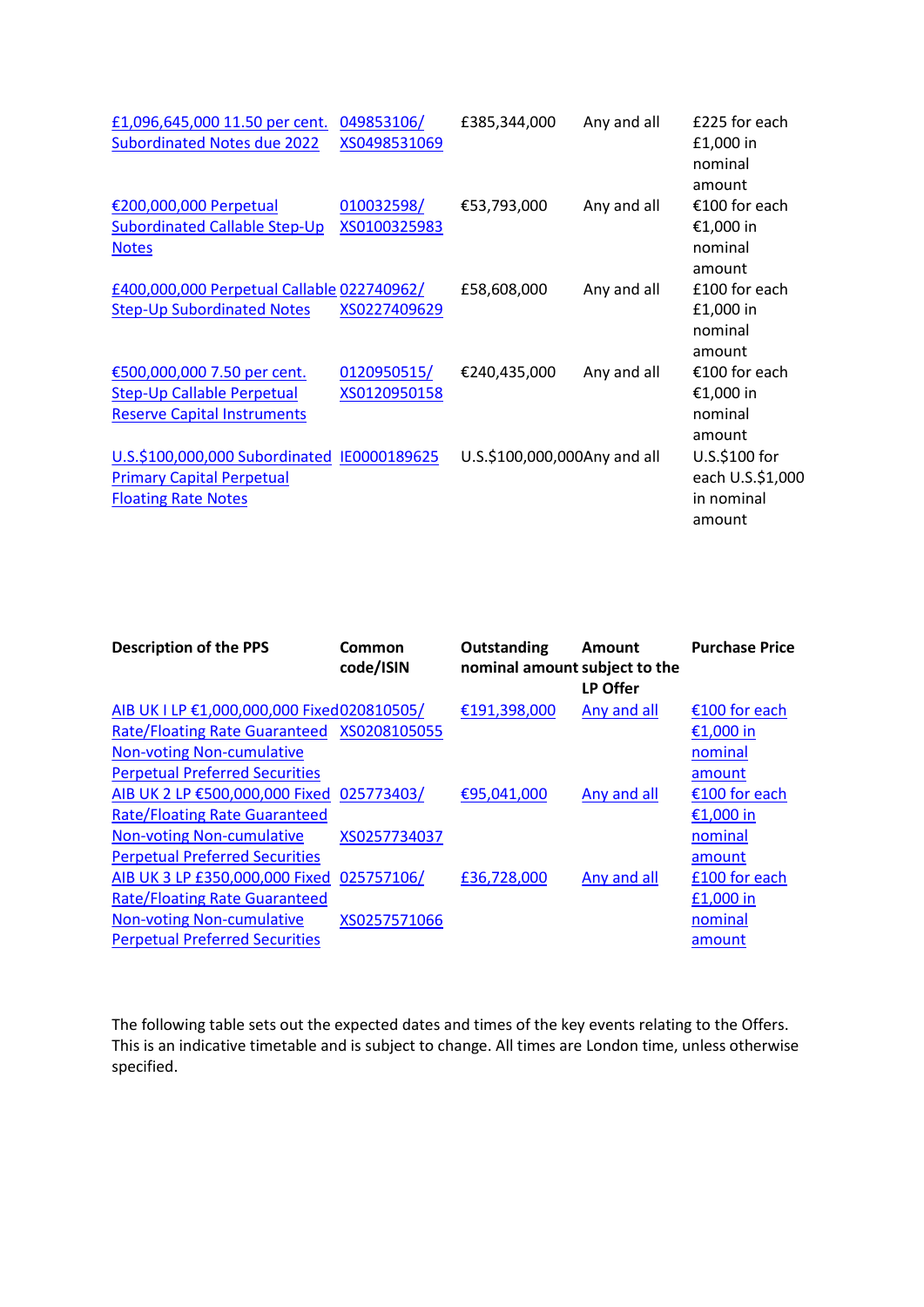| <b>Number of Business</b> |                                                                                                                           |
|---------------------------|---------------------------------------------------------------------------------------------------------------------------|
|                           |                                                                                                                           |
|                           |                                                                                                                           |
|                           | Launch Date                                                                                                               |
|                           | Offers announced and Tender and Consent                                                                                   |
|                           | Memorandum available from the Tender and                                                                                  |
|                           | <b>Tabulation Agent</b>                                                                                                   |
|                           |                                                                                                                           |
|                           | <b>Notices of Meetings</b>                                                                                                |
|                           | Notices of Meetings expected to be given by                                                                               |
|                           | publication through Clearing Systems with any                                                                             |
|                           | publication required in newspapers and other                                                                              |
|                           | publications to follow                                                                                                    |
| Day 21                    | Expiration Deadline (other than in respect of the 2015                                                                    |
|                           | Euro Notes, the 2017 Euro Notes and the 2023 Sterling                                                                     |
|                           | Notes (together, the "Delayed Settlement Notes"))                                                                         |
|                           | Deadline for receipt by the Tender and Tabulation                                                                         |
|                           | Agent of Electronic Instructions in order for Holders                                                                     |
|                           | (other than Holders of the Delayed Settlement Notes)                                                                      |
|                           | to participate in each Offer                                                                                              |
|                           | Preliminary results announcement (other than in                                                                           |
|                           | respect of the Delayed Settlement Notes)                                                                                  |
|                           | Announcement by the Bank of the aggregate nominal<br>amount of each Series of Notes (other than the Delayed               |
|                           | Settlement Notes) and PPS validly tendered pursuant to<br>the relevant Offer prior to the relevant Expiration<br>Deadline |
|                           | Meetings (other than in respect of the Delayed                                                                            |
|                           | SettlementNotes)                                                                                                          |
|                           |                                                                                                                           |
|                           | Meetings to be held at the offices of Linklaters LLP, One<br>Silk Street, London EC2Y 8HQ, at the following times:        |
|                           |                                                                                                                           |
|                           | AIB UK I PPS - 10.00 a.m.                                                                                                 |
|                           | AIB UK 2 PPS - 10.15 a.m.                                                                                                 |
|                           | AIB UK 3 PPS - 10.30 a.m.                                                                                                 |
|                           | Perpetual RCIs - 10.45 a.m.                                                                                               |
|                           | Perpetual Sterling Notes - 11.00 a.m.                                                                                     |
|                           | Perpetual Euro Notes - 11.15 a.m.                                                                                         |
|                           | Perpetual Dollar Notes - 11.30 a.m.                                                                                       |
|                           | Days from and<br>including Launch Date Event<br>Friday, 13 May 2011Day 1<br>Day 22<br>Day 24                              |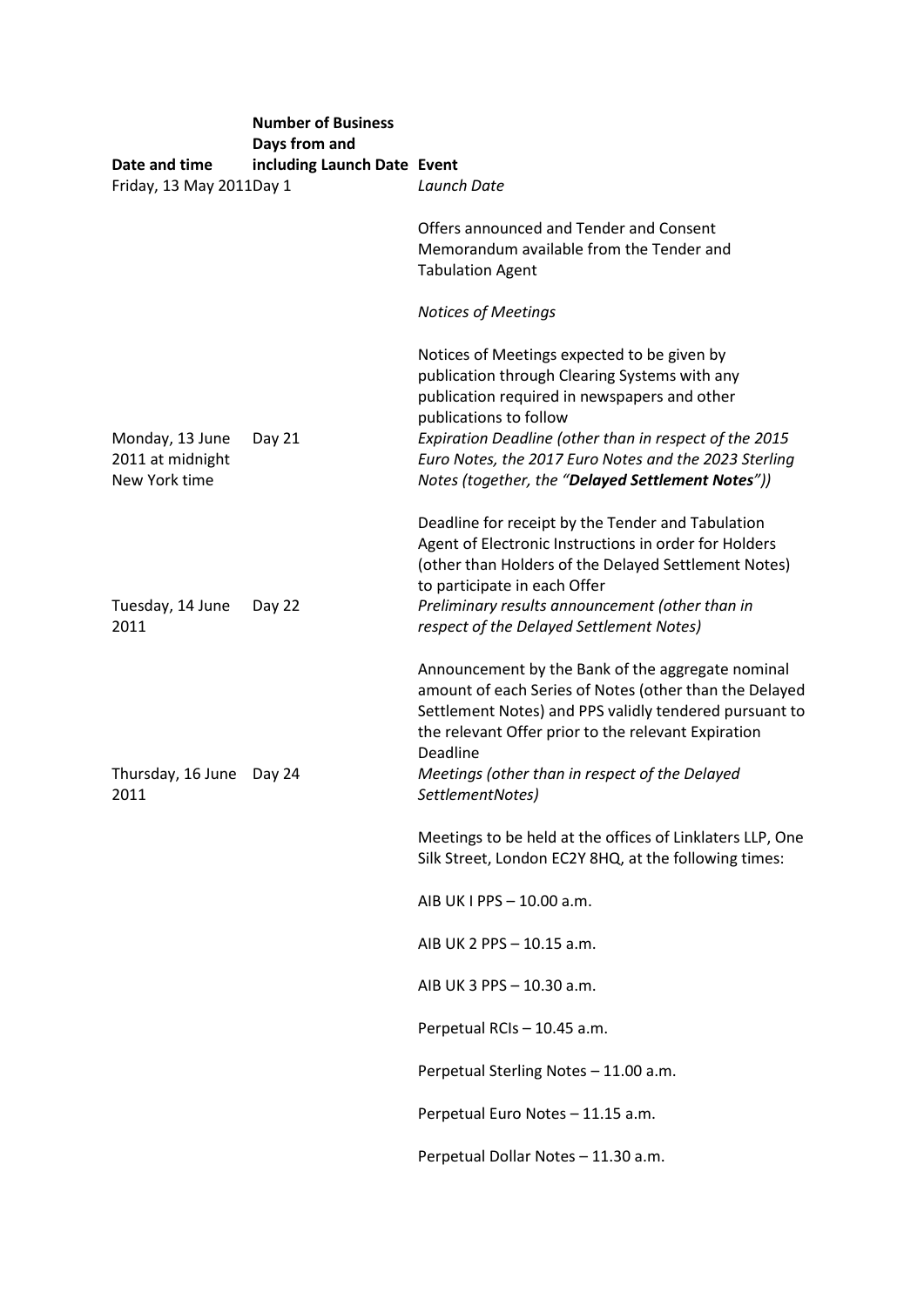|                                                                                       |        | 2030 Sterling Notes - 11.45 a.m.                                                                                                                                                                                                                                                                                                                                     |
|---------------------------------------------------------------------------------------|--------|----------------------------------------------------------------------------------------------------------------------------------------------------------------------------------------------------------------------------------------------------------------------------------------------------------------------------------------------------------------------|
|                                                                                       |        | 2015 Dollar Notes - 1.00 p.m.                                                                                                                                                                                                                                                                                                                                        |
|                                                                                       |        | 2025 Sterling Notes - 1.15 p.m.                                                                                                                                                                                                                                                                                                                                      |
|                                                                                       |        | 2017 Euro Floating Rate Notes - 1.30 p.m.                                                                                                                                                                                                                                                                                                                            |
|                                                                                       |        | 2019 Sterling Notes - 1.45 p.m.                                                                                                                                                                                                                                                                                                                                      |
|                                                                                       |        | 2019 Euro Notes - 2.00 p.m.                                                                                                                                                                                                                                                                                                                                          |
|                                                                                       | Day 24 | 2017 Dollar Notes - 2.15 p.m.                                                                                                                                                                                                                                                                                                                                        |
| As soon as<br>reasonably<br>practicable after<br>conclusion of the<br><b>Meetings</b> |        | 2022 Sterling Notes - 2.30 p.m.<br>Announcement of results of Meetings and Offers (other<br>than in respect of the Delayed SettlementNotes)                                                                                                                                                                                                                          |
|                                                                                       |        | Announcement by the Bank as to whether (i) it accepts<br>for purchase Notes or PPS validly tendered in the<br>relevant Offer and the aggregate nominal amount (if<br>any) of Notes or PPS of each Series accepted for<br>purchase, and (ii) the Extraordinary Resolutions (in<br>relation to the Notes other than the Delayed<br>Settlement Notes) have been passed. |
| Friday, 17June 2011 Day 25                                                            |        | Announcement by AIB GP as to whether the<br>Extraordinary Resolutions (in relation to the PPS) have<br>been passed<br>Expected Settlement Date (other than in respect of the<br>Delayed SettlementNotes)                                                                                                                                                             |
| Wednesday, 20 July Day 48<br>2011 at 5.00 p.m.                                        |        | Payment of Purchase Price in respect of Notes or PPS<br>validly tendered in the relevant Offer prior to the<br>relevant Expiration Deadline and accepted for purchase<br>Expiration Deadline (in respect of the Delayed<br>Settlement Notes)                                                                                                                         |
| Thursday, 21 July<br>2011                                                             | Day 49 | Deadline for receipt by the Tender and Tabulation<br>Agent of Electronic Instructions in order for Holders of<br>the Delayed Settlement Notes to participate in the AIB<br>Offer<br>Preliminary results announcement in respect of the<br><b>Delayed Settlement Notes</b>                                                                                            |
| Friday, 22 July 2011 Day 50                                                           |        | Announcement by the Bank of the aggregate nominal<br>amount of each Series of Delayed Settlement Notes<br>validly tendered pursuant to the AIB Offer prior to the<br>relevant Expiration Deadline<br>Meetings in respect of the Delayed SettlementNotes                                                                                                              |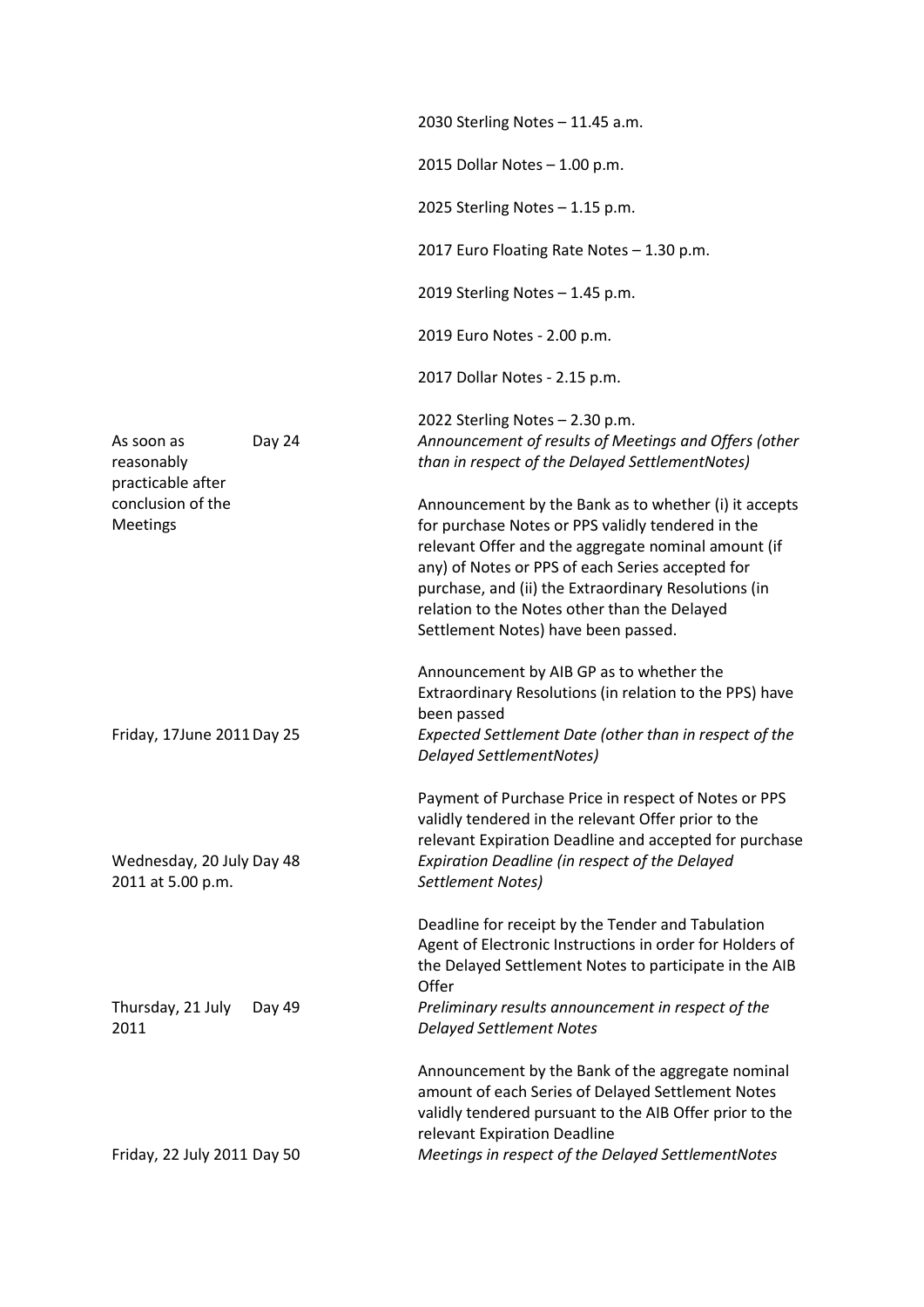|                                 |        | Meetings to be held at the offices of Linklaters LLP, One<br>Silk Street, London EC2Y 8HQ, at the following times: |
|---------------------------------|--------|--------------------------------------------------------------------------------------------------------------------|
|                                 |        | 2015 Euro Notes - 5.00 p.m.                                                                                        |
|                                 |        | 2017 Euro Notes - 5.15 p.m.                                                                                        |
|                                 |        | 2023 Sterling Notes - 5.30 p.m.                                                                                    |
| As soon as                      | Day 50 | Announcement of results of Meetings and Offers in                                                                  |
| reasonably<br>practicable after |        | respect of the Delayed Settlement Notes                                                                            |
| conclusion of the               |        | Announcement by the Bank as to whether (i) it accepts                                                              |
| <b>Meetings</b>                 |        | for purchase Delayed Settlement Notes validly                                                                      |
|                                 |        | tendered in the AIB Offer and the aggregate nominal                                                                |
|                                 |        | amount of each Series of Delayed Settlement Notes                                                                  |
|                                 |        | accepted for purchase, and (ii) the Extraordinary                                                                  |
|                                 |        | Resolutions (in relation to each Series of the Delayed                                                             |
|                                 |        | Settlement Notes) has been passed.                                                                                 |
| Monday, 25 July                 | Day 51 | Expected Settlement Date in respect of the Delayed                                                                 |
|                                 |        | <b>Settlement Notes</b>                                                                                            |
| 2011                            |        |                                                                                                                    |
|                                 |        | Payment of Purchase Price in respect of the Delayed                                                                |
|                                 |        | Settlement Notes validly tendered in the AIB Offer prior                                                           |
|                                 |        | to the relevant Expiration Deadline and accepted for<br>purchase.                                                  |

The above dates and times are subject, where applicable, to the right of the Bank or AIB GP, as the case may be, to extend, re-open, amend, and/or terminate the relevant Offer (including with respect to any or all Series of Notes or PPS, as the case may be). Holders are advised to check with any bank, securities broker or other intermediary through which they hold Notes or PPS whether such intermediary would require to receive instructions to participate in the relevant Offer before the deadlines specified above. **The deadlines set by each Clearing System for the submission of Electronic Instructions may be earlier than the relevant deadlines above.**

Requests for information in relation to the pricing of the Offers should be directed to the Dealer Manager:

## **THE DEALER MANAGER J.P. Morgan Securities Ltd.** 125 London Wall London EC2Y 5AJ United Kingdom

For information by telephone: +44 (0) 20 7779 2468 Attention: Ryan O'Grady – FIG Syndicate Email: [ryan.ogrady@jpmorgan.com](mailto:ryan.ogrady@jpmorgan.com)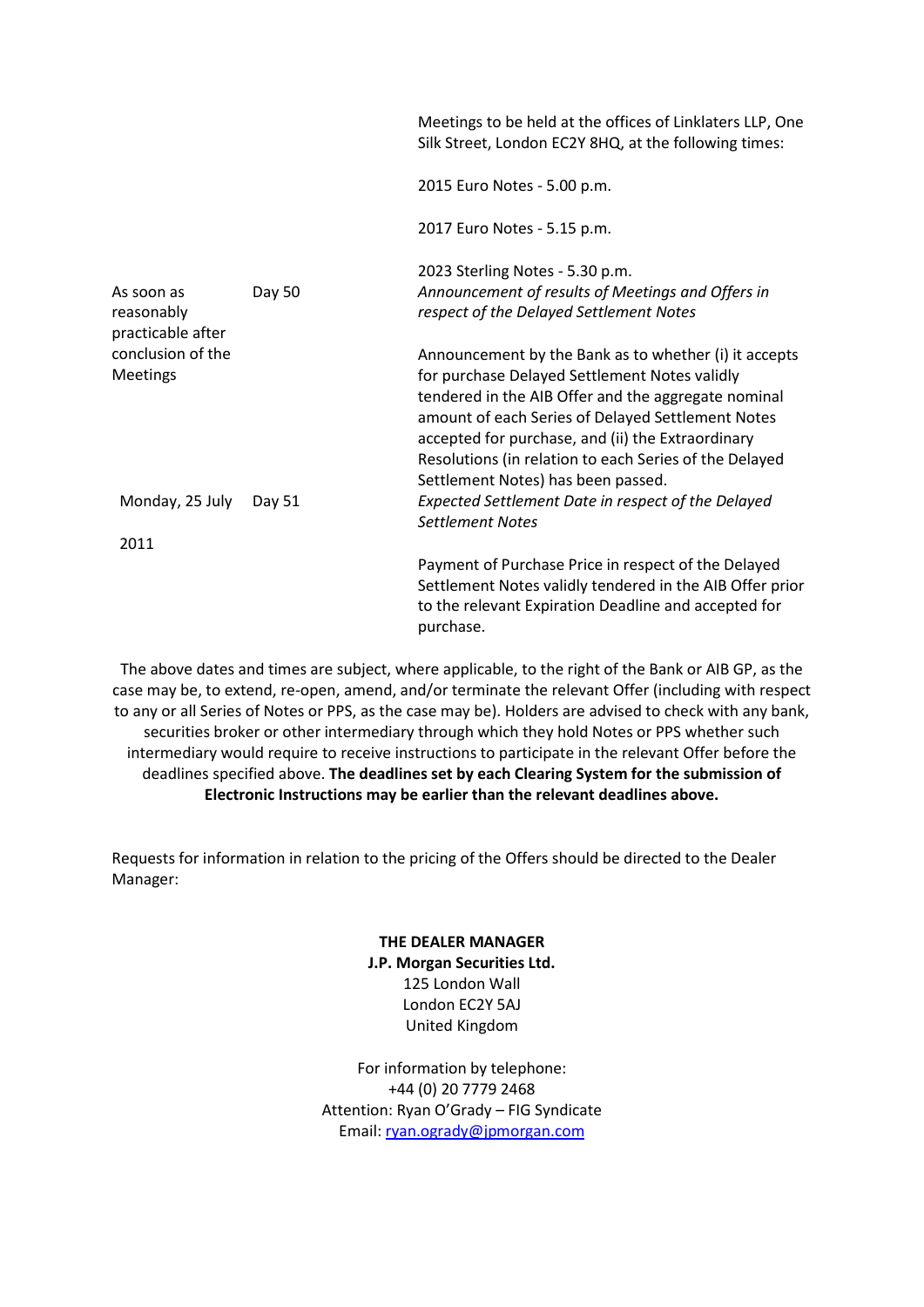## For information by telephone: +44 (0) 20 7777 1333 Attention: Sebastien Bamsey – Liability Management Email[: sebastien.m.bamsey@jpmorgan.com](mailto:sebastien.m.bamsey@jpmorgan.com)

Requests for information in relation to the procedures for tendering Notes or PPS in, and for any documents or materials relating to, the Offers should be directed to:

# **THE TENDER AND TABULATION AGENT Lucid Issuer Services Limited** Leroy House 436 Essex Road London N1 3QP United Kingdom

For information by telephone: +44 20 7704 0880 For information by facsimile: +44 20 7067 9098 Attention: Yves Theis / David Shilson Email: [aib@lucid-is.com](mailto:aib@lucid-is.com)

#### **DISCLAIMER**

This announcement must be read in conjunction with the Tender and Consent Memorandum. This announcement and the Tender and Consent Memorandum contain important information which must be read carefully before any decision is made with respect to the Offers. If any Holder is in any doubt as to the action it should take, it is recommended to seek its own financial advice, including as to any tax consequences, from its stockbroker, bank manager, solicitor, accountant or other independent financial adviser. Any individual or company whose Notes or PPS are held on its behalf by a broker, dealer, bank, custodian, trust company or other nominee must contact such entity if it wishes to tender such Notes in the AIB Offer or PPS in the LP Offer, as applicable. None of the Bank, the Dealer Managers, the Tender and Tabulation Agent, or any person who controls, or is a director, officer, employee or agent of such persons, or any affiliate of such persons, makes any recommendation as to whether Holders should tender Notes in the AIB Offer or PPS in the LP Offer, as applicable.

No offer or invitation to acquire or exchange any securities is being made pursuant to this announcement. Nothing in this announcement or the Tender and Consent Memorandum constitutes an invitation to participate in any Offer (an "Invitation") in any jurisdiction in which, or to or from any person to or from whom, it is unlawful to make such an invitation under applicable securities laws. Tenders of Notes or PPS in the relevant Offer will not be accepted from Holders, in any jurisdiction in which such offer or solicitation is unlawful.

The distribution of this announcement and the Tender and Consent Memorandum in certain jurisdictions may be restricted by law. Persons into whose possession this announcement and the Tender and Consent Memorandum comes are required by the Bank, AIB UK I LP, AIB UK 2 LP, AIB UK 3 LP, AIB GP and the Dealer Manager to inform themselves about and to observe any such restrictions.

#### **OFFER RESTRICTIONS**

Neither this announcement nor the Tender and Consent Memorandum constitutes an offer to buy or a solicitation of an offer to sell Notes or PPS, and tenders of Notes or PPS in the relevant Offer will not be accepted from Holders, in any jurisdiction in which such offer or solicitation is unlawful. In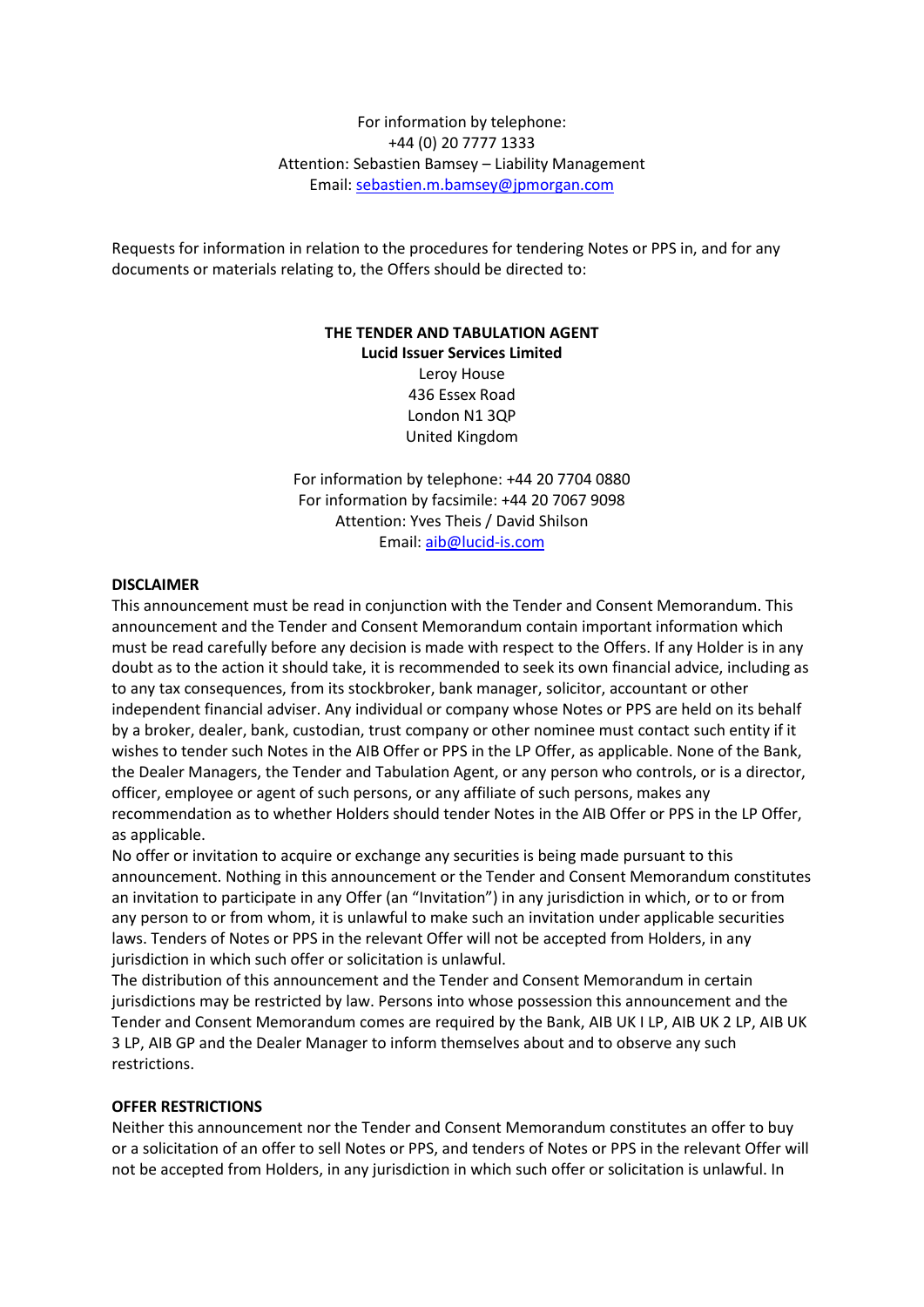any jurisdiction where the securities, blue sky or other laws require the relevant Invitation to be made by a licensed broker or dealer and the Dealer Manager or any of its affiliates is such a licensed broker or dealer in such jurisdiction, the relevant Invitation shall be deemed to be made on behalf of the Bank by the Dealer Manager or the relevant affiliates (where it is so licensed).

#### **United Kingdom**

The communication of this announcement, the Tender and Consent Memorandum and any other documents or materials relating to the Invitations is not being made and such documents and/or materials have not been approved by an authorised person for the purposes of section 21 of the Financial Services and Markets Act 2000. Accordingly, such documents and/or materials are not being distributed to, and must not be passed on to, the general public in the United Kingdom. The communication of such documents and/or materials as a financial promotion is only being made to persons within the United Kingdom falling within the definition of investment professionals (as defined in Article 19(5) of the Financial Services and Markets Act 2000 (Financial Promotion) Order 2005 (the "Order")) or within Article 43(2) of the Order, or to other persons to whom it may lawfully be communicated.

### **Italy**

None of the Invitations, this announcement, the Tender and Consent Memorandum or any other documents or materials relating to the Invitations have been or will be submitted to the clearance procedure of the Commissione Nazionale per le Società e la Borsa ("CONSOB") pursuant to Italian laws and regulations, and therefore the Invitations may only be made or promoted, directly or indirectly, in or into the Republic of Italy ("Italy") pursuant to an exemption from the rules governing public purchases or exchange offers (offerte pubbliche di acquisto o scambio) as defined in article 1, paragraph 1, letter v of Italian Legislative Decree no. 58 of February 24, 1998, as amended (the "Financial Services Act").

In addition, the Invitations (in respect of the 2015 Euro Notes, the Perpetual Euro Notes, the Perpetual RCIs, the AIB UK I PPS, the 2015 Dollar Notes, the 2030 Sterling Notes and the 2025 Sterling Notes only) are not addressed to, and neither this announcement, the Tender and Consent Memorandum nor any other documents, materials or information relating, directly or indirectly, to the Invitations (in respect of the 2015 Euro Notes, the Perpetual Euro Notes, the Perpetual RCIs, the AIB UK I PPS, the 2015 Dollar Notes, the 2030 Sterling Notes and the 2025 Sterling Notes only) can be distributed or otherwise made available (either directly or indirectly) to any person in Italy other than:

(i) to qualified investors (investitori qualificati) pursuant to article 34-ter, paragraph 1, letter (b), of CONSOB Regulation No. 11971 of 14 May 1999, as amended from time to time (the "Consob Regulation") acting on their own account; or

(ii) in any other circumstances where an express exemption from compliance with the restrictions on public purchases or exchange offers applies pursuant to the Financial Services Act or the Consob Regulation.

### **Belgium**

Neither this announcement, the Tender and Consent Memorandum nor any other documents or materials relating to the Invitations have been submitted to or will be submitted for approval or recognition to the Belgian Banking, Finance and Insurance Commission (Commission bancaire, financière et des assurances/Commissie voor het Bank-, Financie- en Assurantiewezen) and, accordingly, the Invitations may not be made in Belgium by way of a public offering, as defined in Article 3 of the Belgian Law of 1 April 2007 on public takeover bids or as defined in Article 3 of the Belgian Law of 16 June 2006 on the public offer of placement instruments and the admission to